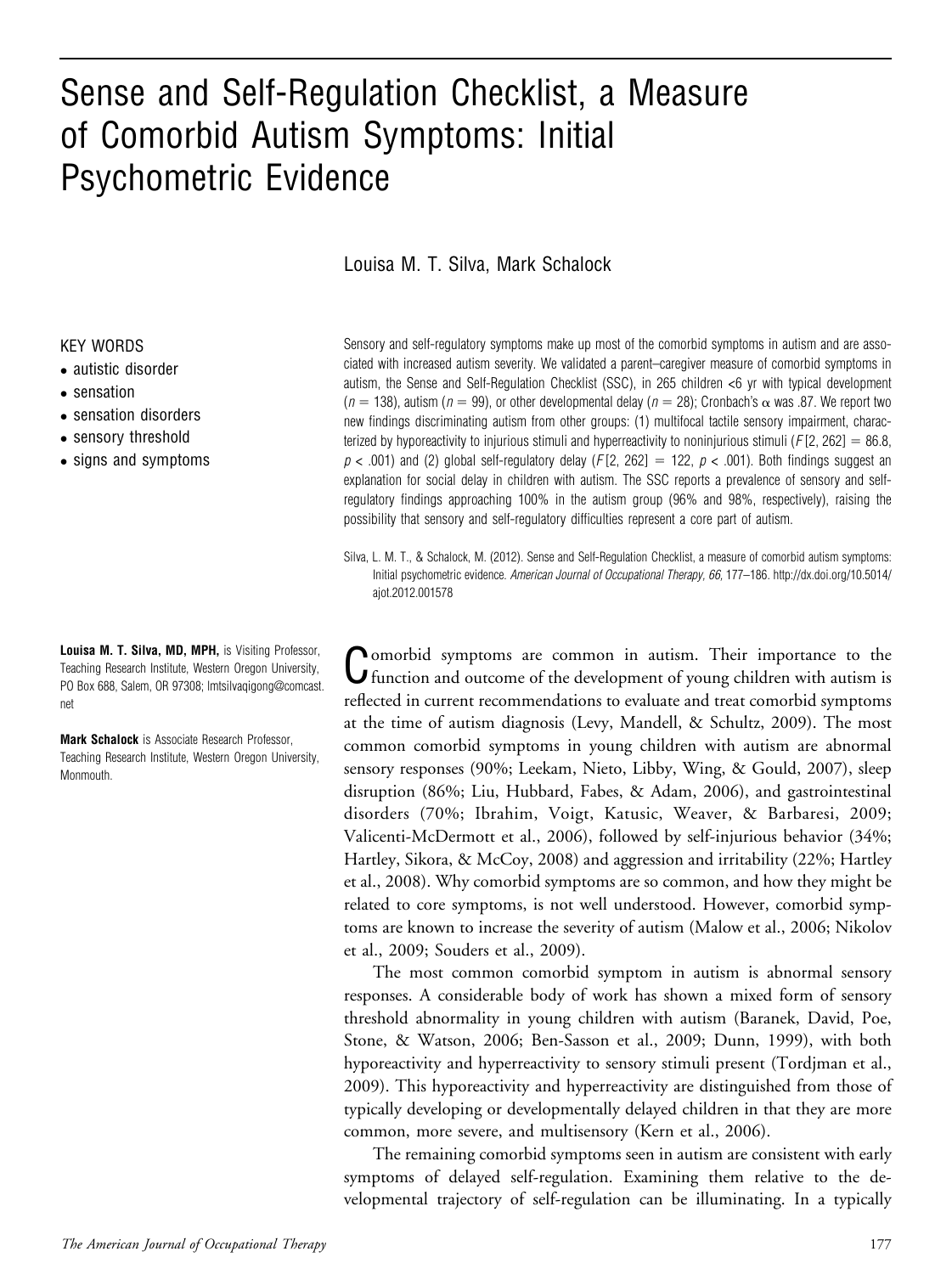developing child, self-regulation begins in infancy with physiological regulation of sleep–wake cycles, feeding, and self-soothing. The self-regulation of orientation and attention occurs between ages 3 and 7 mo and is the starting point for social learning. By age 3, the typically developing child can demonstrate emotional and behavioral self-regulation in response to social demands (Posner & Rothbart, 2009). The most common symptoms of failure to achieve self-regulation milestones in children presenting for clinical management are sleep and feeding difficulties; difficulty self-soothing; failure to orient to and attend to caregivers; and behavioral responses such as prolonged tantrums, aggression, and self-injurious behavior (Reebye & Elbe, 2009). These symptoms constitute the majority of comorbid symptoms in autism. Given that the self-regulation milestones are a necessary foundation for early social, emotional, and cognitive development, it is of interest to examine how their delay might affect the core symptoms of autism.

For the past 10 yr, we have been involved in autism research evaluating a model and treatment of autism based on concepts of Chinese medicine that addresses both core and comorbid symptoms (Silva, Schalock, & Ayres, 2011). The model proposes that the core symptoms of autism are secondary to a condition of disordered sensory and self-regulation. The Five-Phase Theory of Chinese medicine asserts that sensory and self-regulatory functions are profoundly interlinked; each individual sense is linked with a particular set of physiological functions (e.g., touch is linked with self-soothing, and taste is linked with digestion; Yanchi, 1988). As such, normal sensory function is required for the timely unfolding of selfregulation, and abnormal sensory function will result in self-regulatory delays. The treatment we have developed—a parent-delivered, staff-supported massage methodology based on Chinese medicine—has shown robust improvement of abnormal sensory responses and self-regulation, as well as improvement in measures of autism, in two randomized controlled trials (Silva, Schalock, Ayres, Bunse, & Budden, 2009; Silva, Schalock, & Gabrielsen, 2011). The research required the development of an outcomes measure for sensory and self-regulatory symptoms reported by parents of young children with autism.

At the time of the research, no single assessment tool eliciting information about the range of comorbid symptoms in young children with autism was available. Likewise, no single measure assessed both physiological and behavioral self-regulatory symptoms. A caregiver assessment of comorbid psychopathology for older children existed (Matson & Wilkins, 2008), as did several caregiver assessment tools of sensory symptoms in young children (Baranek et al., 2006; Dunn, 1999; Johnson-Ecker & Parham, 2000). Assessment of self-regulation tended to be oriented to the age of the child and the specialty of the examiner; for premature infants, physiological measures were used (temperature, heart rate, etc.); for children with sleep and digestive disorders, parent questionnaires and structured interviews were used (Liu et al., 2006; Valicenti-McDermott et al., 2006); and for older children, attentional, emotional, and behavioral measures were used (Achenbach & Ruffle, 2000; Aman, Singh, Stewart, & Field, 1985). To fill this need, we developed the Sense and Self-Regulation Checklist (SSC), a caregiver questionnaire that is divided into items relative to abnormal sensory responses to ordinary injurious and noninjurious stimuli and items relative to difficulties reaching early self-regulation milestones.

We carried out this validation study with three groups of children: children with autism spectrum disorder (ASD), typically developing children, and children with other reasons for developmental delay (other DD). We attempted to answer three main questions:

- 1. Does the SSC produce reliable scores for sensory and self-regulatory symptoms in the three groups?
- 2. Does the SSC differentiate between the children with ASD and the other groups on the basis of sensory findings, self-regulatory findings, or both?
- 3. What is the magnitude of the relationship between comorbid symptoms, as measured by sensory and self-regulatory scores, and severity of autism?

# Method

# **Participants**

Data from 265 children ages 24–72 mo were collected for this study: 99 children with ASD, 28 children with other DD, and 138 typically developing children. All informants were primary caregivers for the children concerned. The mean age of the ASD group was 3.9 yr (standard deviation  $[SD] = 1.2$ ; 81 boys and 18 girls were in this group. The mean age in the typically developing group was 3.9 yr  $(SD = 0.89)$ ; this group contained 70 boys and 68 girls. The mean age of the other DD group was 2.26 yr  $(SD =$ 1.4); 17 boys and 11 girls were in this group. Ages differed significantly across groups,  $F(2, 263) = 28.4$ ,  $p < .001$ ; children in the other DD group were younger than those in the other groups.

# Data Collection

We collected SSC data on children with autism from several research projects completed over the past 7 yr with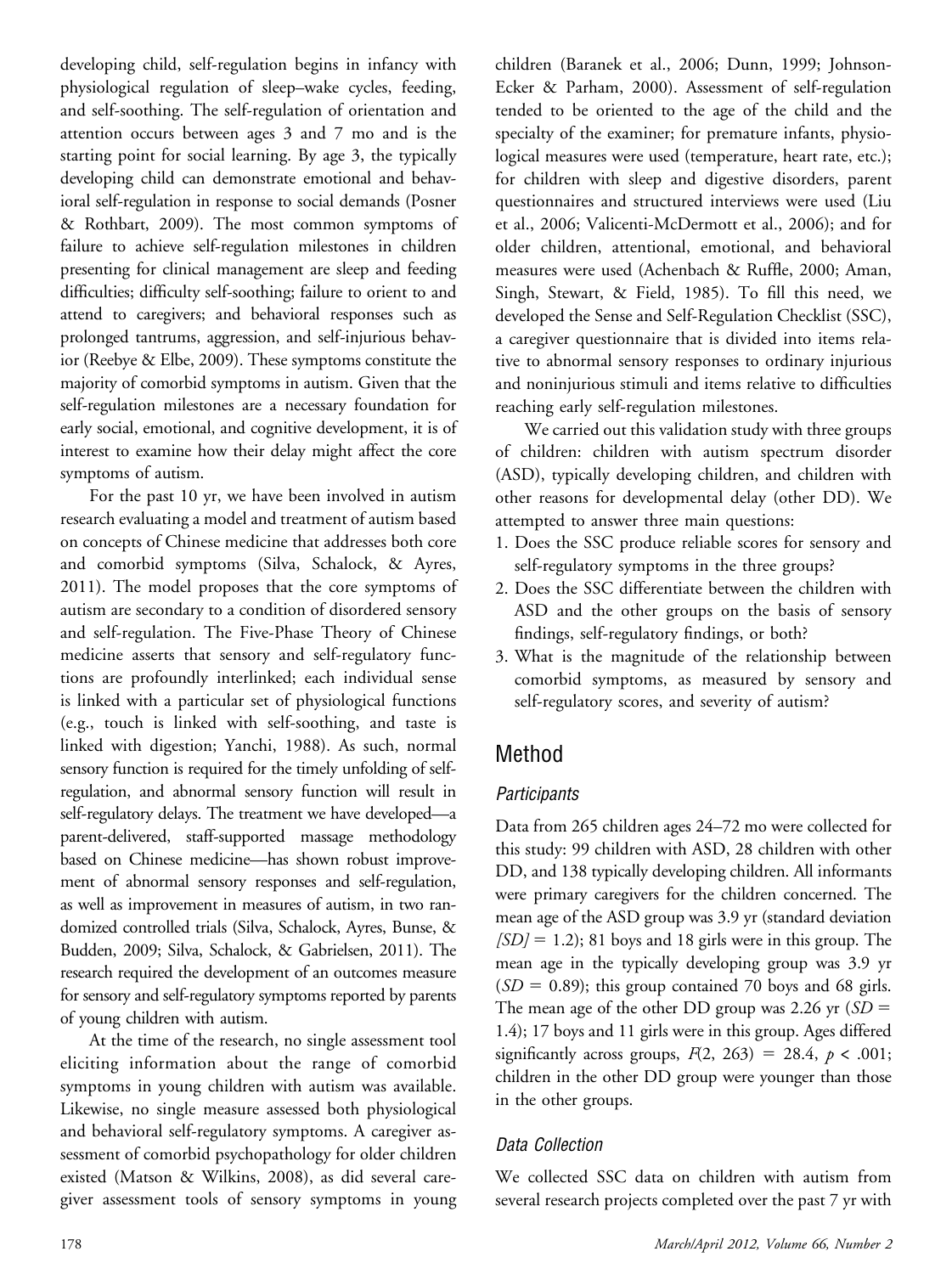institutional review board approval from Western Oregon University. Inclusion criteria for the children with autism were age <6 yr, receiving state-sponsored early childhood special education (ECSE) services for autism, absence of other severe disability such as cerebral palsy, and taking no psychotropic medication. Children were recruited from six regional ECSE programs across Oregon. Diagnosis of autism was confirmed by Louisa M. T. Silva using the criteria in the Diagnostic and Statistical Manual of Mental Disorders (4th ed., text rev.; American Psychiatric Association, 2000).

Data for the other DD group were obtained from a previous study investigating the effect of an intervention strategy on young children with motor developmental delay and motor tone disorders. Inclusion criteria were age <6 yr, presence of clinical hypertonia or hypotonia with motor delay, qualifying for and receiving ECSE physical therapy services, and taking no psychotropic medication. Fifteen children had high tone and were candidates for the diagnosis of cerebral palsy; 10 children had low tone and had Down syndrome. Diagnoses were confirmed by Louisa M. T. Silva through clinical exam and review of medical records.

We recruited parents of typically developing children to complete the surveys from one child care center, three mother support groups, and one toddler drop-in play center in Oregon. Parents completed the surveys on a convenience basis. Inclusionary criteria for the children included age 3–6, no educational or medical diagnosis of autism, absence of DD or previous assessment for DD, and absence of chronic medical conditions.

# Measures

#### Instrument Development

The theoretical division of the SSC into Sensory and Self-Regulatory domains comes from a model and treatment for autism that is based on Chinese medicine (Silva, Schalock, & Ayres, 2011). The SSC was designed for clinical use to identify areas of sensory and self-regulatory difficulty and assess their response to treatment. The individual items were developed and selected through an iterative process by conducting a review of more than 100 interviews of parents with young autistic children in which parents were asked open-ended questions about their child's sensory and self-regulatory responses to ordinary, daily-life situations. As it became evident from parent interviews that sensory responses to both injurious and noninjurious stimuli were grossly abnormal, we created six sensory subdomains: touch–pain, auditory,

visual, taste–smell, hyperreactive to noninjurious stimuli, and hyporeactive to injurious stimuli. The hyperreactive and hyporeactive subdomains do not have their own separate items; the hyperreactive subdomain is drawn from all sensory subdomains, and the hyporeactive subdomain is drawn from the touch–pain subdomain only (Table 1).

An additional category for analysis was created in response to parent reports of abnormal touch–pain responses in multiple areas of the body, including the face, head, fingers, toes, skin, and diaper area. The SSC labels touch–pain items by their respective body area, for example, "difficulty with haircuts" is assigned to the head, and "difficulty cutting fingernails" is assigned to the fingers (see Table 1). Information regarding the number of areas involved can be extracted from the Sensory domain and analyzed separately.

Self-regulatory items were informed by Chinese medical theory as well as a knowledge of the normal developmental trajectory for self-regulatory milestones in the first 3 years of life, including self-regulation of sleep, digestion, self-soothing, orientation/attention, and emerging self-regulation of emotions and behavior in response to social cues (Posner & Rothbart, 2009).

Table 1 lists all SSC items by Sensory and Self-Regulatory domain and identifies which items were extracted to analyze hyporeactivity and hyperreactivity and body part involvement. Items are rated *never* (0), *rarely* (1), sometimes  $(2)$ , or often  $(3)$ . Domain scores are obtained by summing the individual items. Table 1 also shows the prevalence of responses scored sometimes or often.

Over a 5-yr period, we submitted the SSC to an ongoing development and refinement process in which items were evaluated for inclusion, exclusion, and clarification of terminology. The SSC caregiver report is suitable for use by caregivers who have an elementary school education and is available in English, Spanish, and Chinese.

We used the Pervasive Developmental Disorders Behavior Inventory (PDDBI) Parent Version (Cohen & Sudhalter, 2005) as an overall measure of the severity of autism. The PDDBI is a two-part rating scale measuring maladaptive behavior and social–communication skills that is designed to assess changes in response to intervention programs in children with pervasive developmental disorder not otherwise specified, autism, or Asperger syndrome. The PDDBI Autism Composite score is based on both parts of the scale. Results are reported in standard scores with a mean of 50 and a standard deviation of 10.

The PDDBI has gone through extensive development and validation, and external reviews have determined that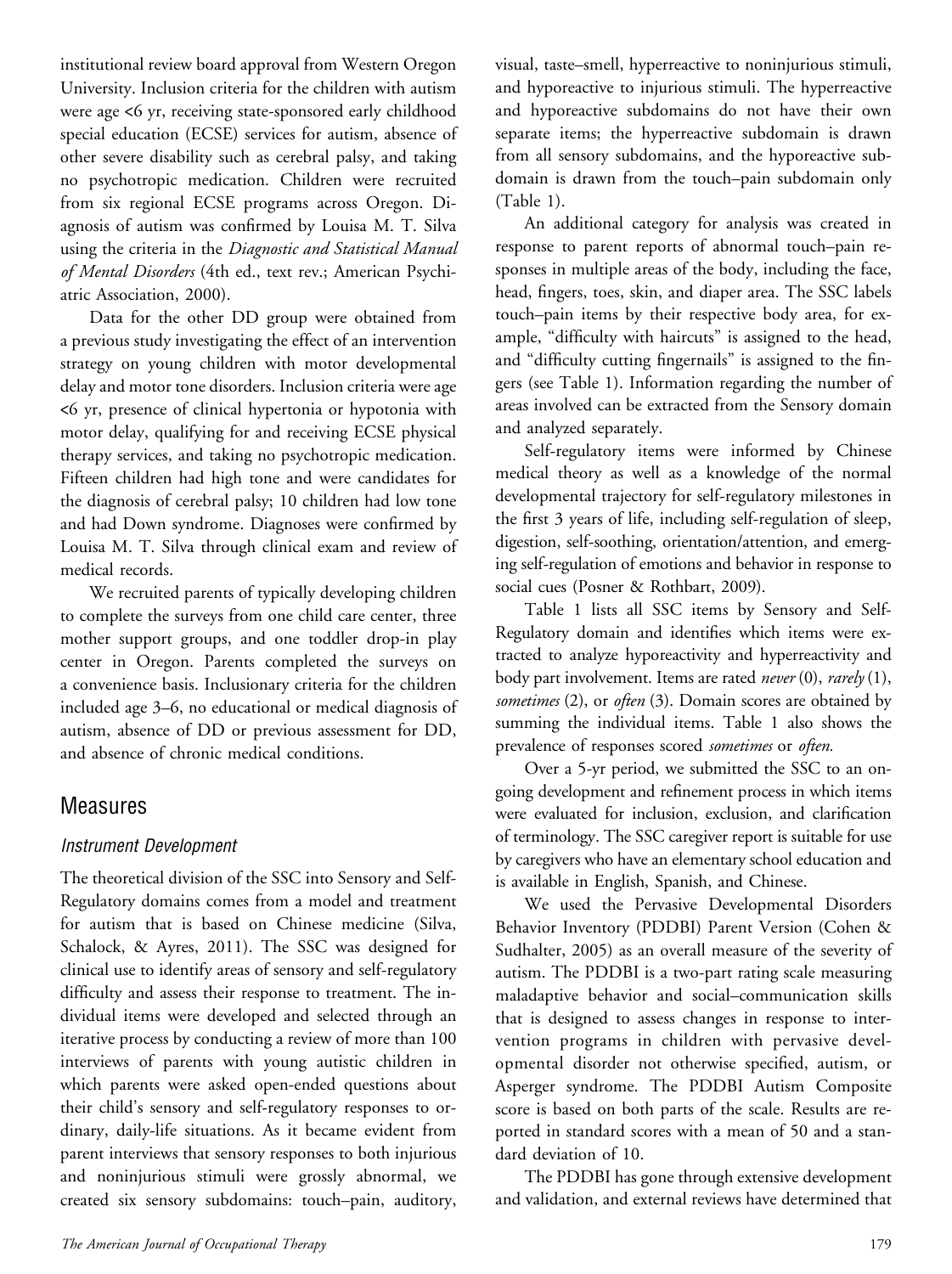#### Table 1. Item Description and Prevalence in Children With Autism

| ltem                                                                   | Prevalence, % | Hyper- or Hyporeactivity | <b>Body Area</b> |
|------------------------------------------------------------------------|---------------|--------------------------|------------------|
| Sensory Domain                                                         |               |                          |                  |
| Touch-pain                                                             |               |                          |                  |
| Face washing is difficult.                                             | 70.7          | Hyper                    | Face             |
| Doesn't notice if the diaper is wet or dirty.                          | 64.6          | Hypo                     | Diaper           |
| Avoids wearing gloves.                                                 | 63.6          | Hyper                    | Hands            |
| Haircuts are difficult.                                                | 56.6          | Hyper                    | Head             |
| Prefers to wear a hat.                                                 | 56.6          | Hyper                    | Head             |
| Head-bangs on a soft surface.                                          | 52.5          | Hypo                     | Head             |
| Head-bangs on a hard surface.                                          | 51.5          | Hypo                     | Head             |
| Prefers to wear one or two gloves.                                     | 47.5          | Hyper                    | Hands            |
| Will only wear certain clothes.                                        | 46.5          | Hyper                    | Skin             |
| Cries tears when falls, scrapes skin, or gets hurt.*                   | 44.4          | Hypo                     |                  |
| Cutting toenails is difficult.                                         | 42.4          | Hyper                    | Feet             |
| Refuses to wear a hat.                                                 | 37.4          | Hyper                    | Head             |
| Prefers to wear the same clothes day after day.                        | 35.4          | Hyper                    | Skin             |
| Does not cry tears when hurt.                                          | 32.4          | Hypo                     |                  |
| Cutting fingernails is difficult.                                      | 32.3          | Hyper                    | Hands            |
| Will only wear certain footwear.                                       | 24.2          | Hyper                    | Feet             |
| Auditory                                                               |               |                          |                  |
| Reacts poorly to certain everyday noises.                              | 68.7          | Hyper                    |                  |
| Reacts strongly when others cry loudly or scream.                      | 58.6          | Hyper                    |                  |
| Is startled by sudden noises.                                          | 55.5          | Hyper                    |                  |
| Covers ears with certain sounds.                                       | 50.5          | Hyper                    |                  |
| Visual                                                                 |               |                          |                  |
| Is bothered by certain lights.                                         | 69.7          | Hyper                    |                  |
| Looks at objects out of sides of eyes.                                 | 48.5          |                          |                  |
| Taste-smell                                                            |               |                          |                  |
| Avoids foods with certain textures.                                    | 78.8          | Hyper                    |                  |
| Tooth brushing is difficult.                                           | 64.7          |                          |                  |
| Mouths or chews objects.                                               | 62.7          |                          |                  |
| Gags with certain smells.                                              | 47.5          | Hyper                    |                  |
| Prevalence of abnormal responses in one or more of the sensory domains | 96.0          |                          |                  |
| Self-Regulation Domain                                                 |               |                          |                  |
| Sleep                                                                  |               |                          |                  |
| Has difficulty falling asleep at bedtime.                              | 57.6          |                          |                  |
| Awakens very early and stays awake.                                    | 56.6          |                          |                  |
| Has difficulty falling back asleep when awakens during the night.      | 50.5          |                          |                  |
| Has difficulty awakening in morning.                                   | 34.3          |                          |                  |
| Appetite-digestion                                                     |               |                          |                  |
| Eats very few foods.                                                   | 63.6          |                          |                  |
| Will only eat familiar foods.                                          | 62.6          |                          |                  |
| Bowels are loose.                                                      | 49.5          |                          |                  |
| Does not seem to be interested in food.                                | 48.5          |                          |                  |
| Bowel movement (BM) is every other day.                                | 38.4          |                          |                  |
| BM is hard and dry.                                                    | 34.3          |                          |                  |
| Requires regular use of laxative to avoid constipation.                | 33.3          |                          |                  |
| BMs are frequent.                                                      | 30.3          |                          |                  |
| BM is twice a week.                                                    | 30.3          |                          |                  |
| BM is once a week.                                                     | 26.3          |                          |                  |
| Self-soothing                                                          |               |                          |                  |
| Has difficulty calming him- or herself when upset.                     | 83.8          |                          |                  |
| Gets upset or tantrums when asked to make a transition.                | 78.7          |                          |                  |
| Tantrums or meltdowns.                                                 | 45.5          |                          |                  |
| Cries easily when frustrated.                                          | 32.3          |                          |                  |
|                                                                        |               |                          |                  |

(Continued)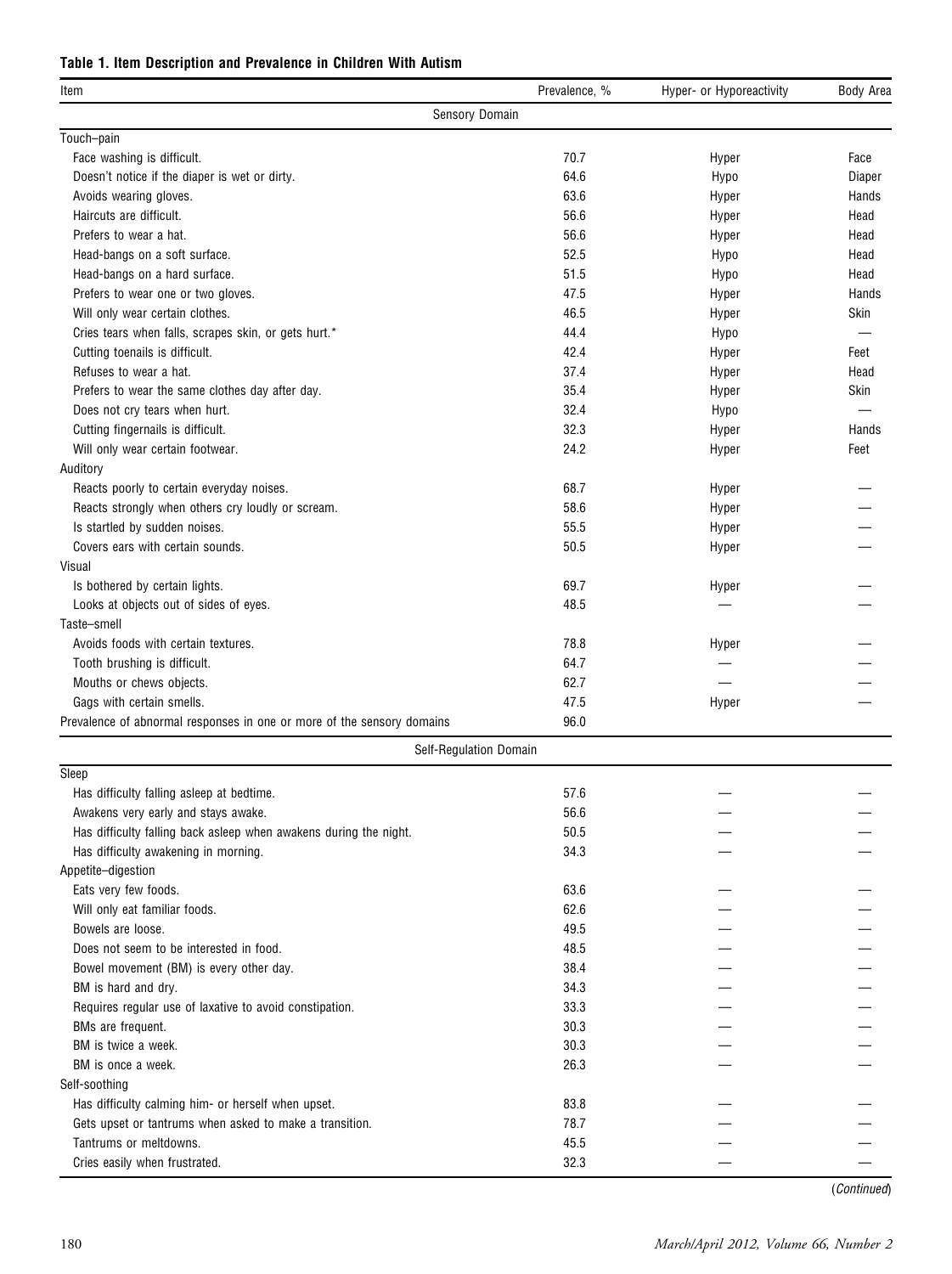|  |  | Table 1. Item Description and Prevalence in Children With Autism (cont.) |  |  |  |  |  |  |  |  |
|--|--|--------------------------------------------------------------------------|--|--|--|--|--|--|--|--|
|--|--|--------------------------------------------------------------------------|--|--|--|--|--|--|--|--|

| Item                                                                                 | Prevalence, % | Hyper- or Hyporeactivity | Body Area |
|--------------------------------------------------------------------------------------|---------------|--------------------------|-----------|
| Orienting-attending                                                                  |               |                          |           |
| Has to be prompted to make eye contact when spoken to.                               | 74.7          |                          |           |
| Stares off into space.                                                               | 70.7          |                          |           |
| Seems not to notice when spoken to in a normal voice.                                | 67.6          |                          |           |
| Does not notice or react when tapped on the back.                                    | 65.7          |                          |           |
| Does not respond to his or her name.                                                 | 64.6          |                          |           |
| Aggressive behavior                                                                  |               |                          |           |
| Hits or kicks others.                                                                | 58.5          |                          |           |
| Bites others.                                                                        | 56.5          |                          |           |
| Scratches or pulls others' hair.                                                     | 52.5          |                          |           |
| Throws things at others.                                                             | 46.6          |                          |           |
| Self-injurious behavior                                                              |               |                          |           |
| Hits self.                                                                           | 49.5          |                          |           |
| Bites self.                                                                          | 39.4          |                          |           |
| Pulls own hair.                                                                      | 31.3          |                          |           |
| Prevalence of significant difficulties in one or more of the self-regulatory domains | 98.0          |                          |           |

 $Note. - = not applicable.$ 

\*Scores for rating this item are reversed.

it demonstrates construct and criterion validity sufficient for use in research. The PDDBI has also been found to be reliable and has high levels of internal consistency ( $\alpha s =$ .80–.98 across the various domains and constructs).

### **Results**

#### Question 1: Reliability of the SSC

Both internal consistency and test–retest stability were assessed for the SSC. We calculated internal consistency estimates (Cronbach's  $\alpha$ ) for the total SSC score, the Sensory and Self-Regulation domain, and the individual subdomains for each population. Domain and overall scale scores demonstrate acceptable internal consistency across all three groups. These results are shown in Table 2. Overall  $\alpha$ s were .87 for children with ASD, .89 for typically developing children, and .85 for children with other DD. In the Sensory domain, as were .81 for ASD, .80 for typically developing, and .58 for other DD. For the Self-Regulation domain,  $\alpha s$ were .79 for ASD, .86 for typically developing, and .83 for other DD. Subdomain scores demonstrated acceptable internal consistency across all three groups in the subdomains of self-soothing and aggressive behavior. Test–retest stability estimates were calculated for the total SSC score and the Sensory and Self-Regulation domains with a subsample of parents of 38 children with autism at a 4-month interval. The test–retest coefficient for sensory impairment was .595; mean scores (44.74 and 43.37) were stable over assessments. The test–retest coefficient for self-regulation was .831; mean scores (36.29 and 36.45) also were stable over assessments. For the overall score, the test–retest coefficient was .677, with mean scores (84.0 and 82.50) stable over assessments.

# differences for the total sensory scores ( $F[2, 262] = 124$ ,  $p <$ .001), total self-regulatory scores  $(F[2, 262] = 122, p <$

ASD and Other Groups

.001), and total sensory and self-regulatory scores ( $F[2, 1]$  $262$ ] = 151,  $p < .001$ ) were highly significant. To determine whether gender or age confounded the findings for each disability group, we ran separate two-way ANOVAs. Neither gender nor age was found to be significantly related to either sensory impairment or self-regulation. For sensory impairment, neither gender (F[1, 263] = 0.05,  $p = .826$ ) nor the Gender  $\times$  Disability interaction (F[2, 262] = 0.50,  $p = .606$ ] was significant. For age, neither age (F[4, 260] = 0.34,  $p = .914$ ) nor the Age  $\times$  Disability interaction (F[7,  $[257] = 0.54$ ,  $p = .800$ ) was significant. For self-regulation, regarding gender, neither gender ( $F[1, 263] = 0.60$ ,  $p =$ .551) nor the Gender  $\times$  Disability interaction ( $F[2, 262] =$ 0.03,  $p = .865$ ) was significant. For age, neither age (F[4,  $260$ ] = 0.71,  $p = .645$ ) nor the Age  $\times$  Disability interaction ( $F[7, 257] = 0.61$ ,  $p = .747$ ) was significant.

Question 2: Differentiation Between the Children With

The SSC's ability to discriminate on the basis of frequency or intensity of abnormal responses as evaluated with analyses of variance (ANOVAs) is shown in Table 3. The group

Post hoc Scheffé test comparisons of the ASD and typically developing subdomains showed that the SSC differentiated in six of six sensory and six of six self-regulatory subdomains. Post hoc Scheffé test comparisons between the ASD and other DD subdomains showed that the SSC differentiated three of six sensory subdomains (touch– pain, hyporeactivity, and hyperreactivity) and five of six self-regulatory domains (sleep, digestion, self-soothing, orientation–attention, and self-injurious behavior). We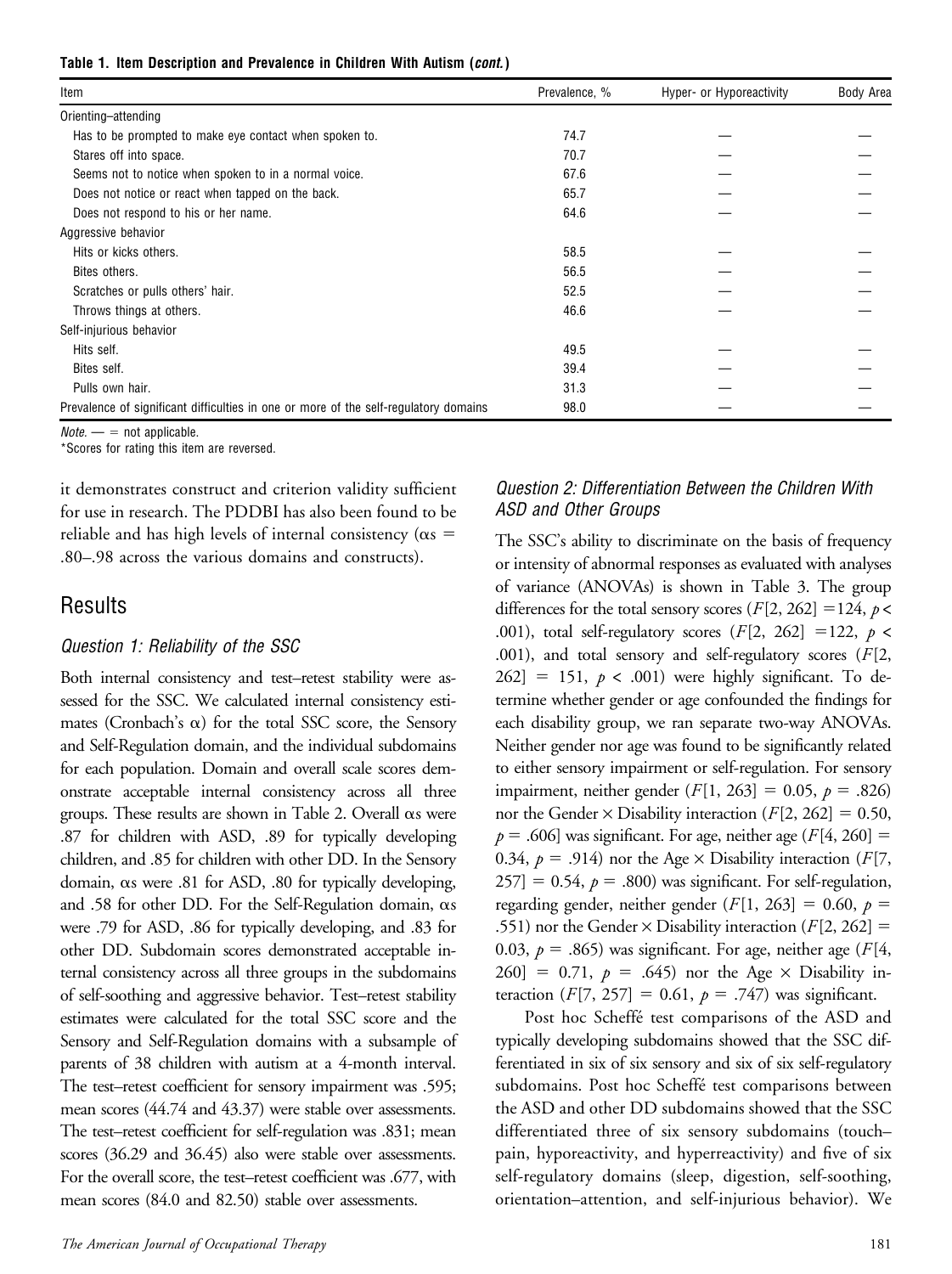| Table 2. Internal Consistencies of Domains by Group |  |  |  |
|-----------------------------------------------------|--|--|--|
|-----------------------------------------------------|--|--|--|

| Domain                            | ASD  | <b>Typically Developing</b> | Other DD | No. of Items |
|-----------------------------------|------|-----------------------------|----------|--------------|
| Sensory domain                    | .812 | .795                        | .579     | 26           |
| Tactile                           | .749 | .687                        | .468     | 16           |
| Auditory                          | .720 | .748                        | .586     | 4            |
| Visual                            | .527 | .455                        | .844     | 2            |
| Taste and smell                   | .355 | .396                        | .346     |              |
| Hyporeactivity                    | .528 | .259                        | .0       |              |
| Hyperreactivity                   | .795 | .786                        | .596     | 19           |
| Self-Regulation domain            | .785 | .855                        | .828     | 30           |
| Sleep                             | .577 | .551                        | .707     | 4            |
| Digestion                         | .554 | .749                        | .360     | 10           |
| Self-soothing                     | .820 | .752                        | .877     | 4            |
| Orientation and attention         | .818 | .720                        | .543     | 5            |
| Behavior-aggression               | .786 | .803                        | .827     |              |
| Behavior-self-injurious           | .702 | .002                        | .816     | 3            |
| Total sensory $+$ self-regulation | .873 | .894                        | .850     | 56           |

*Note.* ASD = autism spectrum disorder;  $DD =$  developmental delay.

found no significant differences between the ASD and other DD groups in the subdomains of visual, auditory, taste–smell, or aggressive behavior.

We also investigated the SSC's ability to discriminate between the ASD and other DD groups on the basis of the number of senses involved and the number of areas of body involvement by analyzing frequency distributions using  $\chi^2$  analyses and the median test. These distributions are shown in Table 4.

To determine the prevalence of abnormal sensory responses for each sense, we set the criterion for abnormal sensory response as the mean score for typically developing children plus 1 standard deviation (Baranek et al., 2006). As expected, children with ASD had a higher prevalence of abnormal responses in the individual senses than did children in the other groups. For example, 76% of children with ASD had tactile impairments compared with 50% of children with other DD and 17% of typically developing children. The  $\chi^2$  analyses on the four sensory domains indicate significant differences in distributions (tactile  $\chi^2[2, N = 265] = 83.2, p < .001$ ; visual  $\chi^2[2,$  $N = 265$ ] = 48.6,  $p < .001$ ; auditory  $\chi^2[2, N = 265]$  = 54.8,  $p < .001$ ; taste–smell  $\chi^2[2, N = 265] = 90.7$ ,  $p <$ .001). To determine whether the number of senses affected differed across the groups, we conducted a median test, which indicated that groups differed on the number of senses affected  $(\chi^2[2, N = 265] = 99.2, p < .001)$ . The children with ASD were more multisensorily impaired than the children in other groups.

We conducted a parallel analysis on areas of the body affected. Although the results were not consistent across all areas of the body, children with ASD had a higher prevalence of abnormal responses in more areas of the body than did the other groups. The  $\chi^2$  analyses on the six body areas indicate the following significant differences in distributions: face,  $\chi^2(2, N = 265) = 66.3, p < .001$ ; head,  $\chi^2$  $(2, N = 265) = 34.8, p < .001;$  hands,  $\chi^2$   $(2, N = 265) =$ 14.7,  $p < .01$ ; feet,  $\chi^2(2, N = 265) = 12.3$ ,  $p < .01$ ; skin,  $\chi^2$  $(2, N = 265) = 18.9, p < .001;$  diaper,  $\chi^2(2, N = 265) =$ 73.7,  $p < .001$ . To determine whether the number of body areas affected differed across the groups, we conducted a median test, which indicated that groups differed on the number of areas of the body affected  $(\chi^2[2, N = 265])$  = 65.7,  $p < .001$ ). The children with ASD were affected in more areas of the body than other groups.

#### Question 3: Magnitude of the Relationship Between Comorbid Sensory and Self-Regulatory Symptoms

The PDDBI Autism Composite scores were correlated with both sensory impairment and self-regulatory difficulty scores. These relationships are shown in Supplemental Figures 1 and 2 (available online at http://ajot. aotapress.net; navigate to this article, and click on "Supplemental Materials"). Positive and relatively strong relationships between sensory impairment and severity of autism  $(r = .543)$  and self-regulation impairment and severity of autism ( $r = .418$ ) exist. Higher levels of sensory and self-regulation impairment are related to more severe levels of autism. Both correlations are significant at the .001 level. Scores on the PDDBI cluster at the upper end of the range; a score of 50 represents a "typical" child with autism.

We conducted multiple regression to further study the relationship between sensory and self-regulation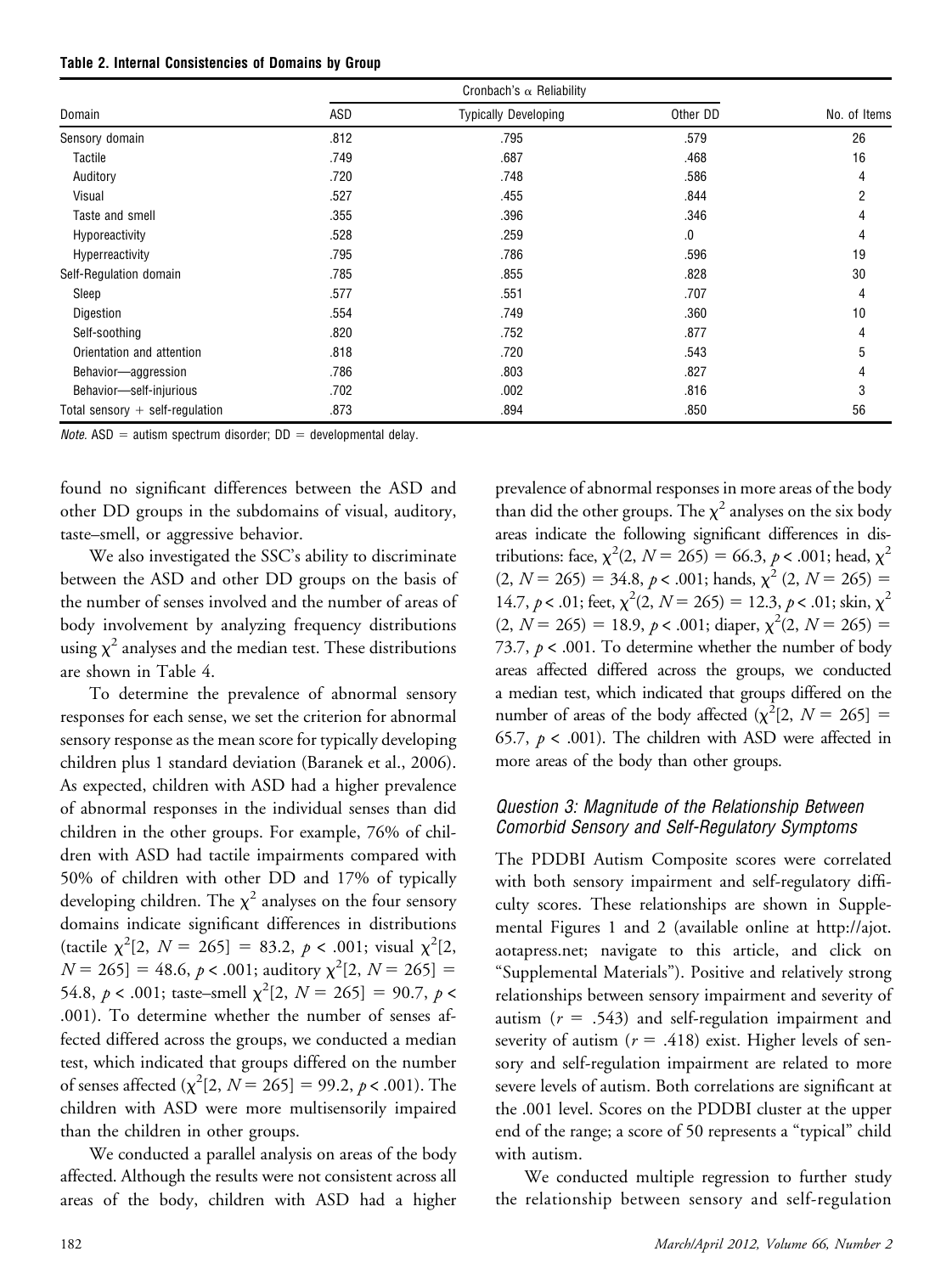#### Table 3. Significant Population Comparisons

| Sensory and Self-Regulation Domain | ASD $(n = 99)$    | Other DD $(n = 28)$      | Typically Developing ( $n = 138$ ) | F(2, 262)  |
|------------------------------------|-------------------|--------------------------|------------------------------------|------------|
|                                    |                   | Sensory Domain           |                                    |            |
| <b>Tactile</b>                     |                   |                          |                                    |            |
| ${\cal M}$                         | 21.41             | 15.54                    | 9.91                               | $86.8**$   |
| SD                                 | 8.30              | 5.04                     | 5.47                               |            |
| Visual                             |                   |                          |                                    |            |
| ${\cal M}$                         | $2.76_a$          | 1.96 <sub>a</sub>        | 1.09                               | $34.8**$   |
| SD                                 | 1.67              | 1.75                     | 1.35                               |            |
| Auditory                           |                   |                          |                                    |            |
| ${\cal M}$                         | $6.13_a$          | $5.39_a$                 | 2.92                               | $41.7**$   |
| SD                                 | 3.14              | 2.53                     | 2.47                               |            |
| Taste and smell                    |                   |                          |                                    |            |
| ${\cal M}$                         | $6.75_a$          | $5.71_a$                 | 2.60                               | 98.3**     |
| SD                                 | 2.56              | 2.49                     | 2.05                               |            |
| Sensory total                      |                   |                          |                                    |            |
| ${\cal M}$                         | 37.05             | 28.61                    | 16.51                              | $123.9**$  |
| SD                                 | 12.07             | 7.40                     | 8.67                               |            |
| Threshold abnormalities            |                   |                          |                                    |            |
| Hyporeactivity                     |                   |                          |                                    |            |
| М                                  | 5.15              | 3.39                     | 1.36                               | $103.0**$  |
| SD                                 | 2.72              | 1.87                     | 1.33                               |            |
| Hyperreactivity                    |                   |                          |                                    |            |
| М                                  | 29.14             | 23.25                    | 14.07                              | $93.3**$   |
| SD                                 | 9.92              | 6.67                     | 7.56                               |            |
|                                    |                   | Self-Regulation Domain   |                                    |            |
| Digestion                          |                   |                          |                                    |            |
| ${\cal M}$                         | 12.44             | 9.86                     | 6.30                               | $53.1**$   |
| SD                                 | 4.77              | 3.80                     | 4.52                               |            |
| Sleep                              |                   |                          |                                    |            |
| ${\cal M}$                         | 6.15              | $4.79_a$                 | $3.50_a$                           | $31.8**$   |
| SD                                 | 2.79              | 3.17                     | 2.16                               |            |
| Self-soothing                      |                   |                          |                                    |            |
| ${\cal M}$                         | 8.29              | $5.50_a$                 | $5.09_a$                           | $38.5**$   |
| SD                                 | 2.96              | 3.48                     | 2.56                               |            |
| Orientation and attention          |                   |                          |                                    |            |
| ${\cal M}$                         | 8.62              | 4.71                     | 2.99                               | 98.2**     |
| SD                                 | 3.74              | 2.93                     | 2.48                               |            |
| Self-regulation total              |                   |                          |                                    |            |
| ${\cal M}$                         | 42.92             | 29.71                    | 20.59                              | $122.0**$  |
| SD                                 | 11.58             | 12.32                    | 9.97                               |            |
| Sensory and self-regulation total  |                   |                          |                                    |            |
| М                                  | 79.97             | 58.32                    | 37.11                              | $151.1***$ |
|                                    |                   | <b>Behavioral Domain</b> |                                    |            |
| Aggressive behavior                |                   |                          |                                    |            |
| ${\cal M}$                         | 5.09 <sub>b</sub> | $3.71_{a,b}$             | $2.46_a$                           | $23.5**$   |
| SD                                 | 3.46              | 3.59                     | 2.26                               |            |
| Self-injurious behavior            |                   |                          |                                    |            |
| М                                  | 2.32              | 1.14                     | 0.24                               | $41.9**$   |
| SD                                 | 2.53              | 2.05                     | 0.51                               |            |

Note. Means sharing common subscript letters a and b are not significantly different. ASD = autism spectrum disorder; DD = developmental delay;  $M$  = mean;  $SD =$  standard deviation.

 $* p < .001$ , two-tailed.

impairment and severity of autism. The regression coefficient for sensory impairment was .402 ( $p < .01$ ). The regression coefficient for self-regulation was .188 (not significant). The overall model was significant ( $F[2, 58] =$ 13.79,  $p < .001$ ), with an  $R^2$  value of .322. One-third of the variance in PDDBI Autism Composite scores is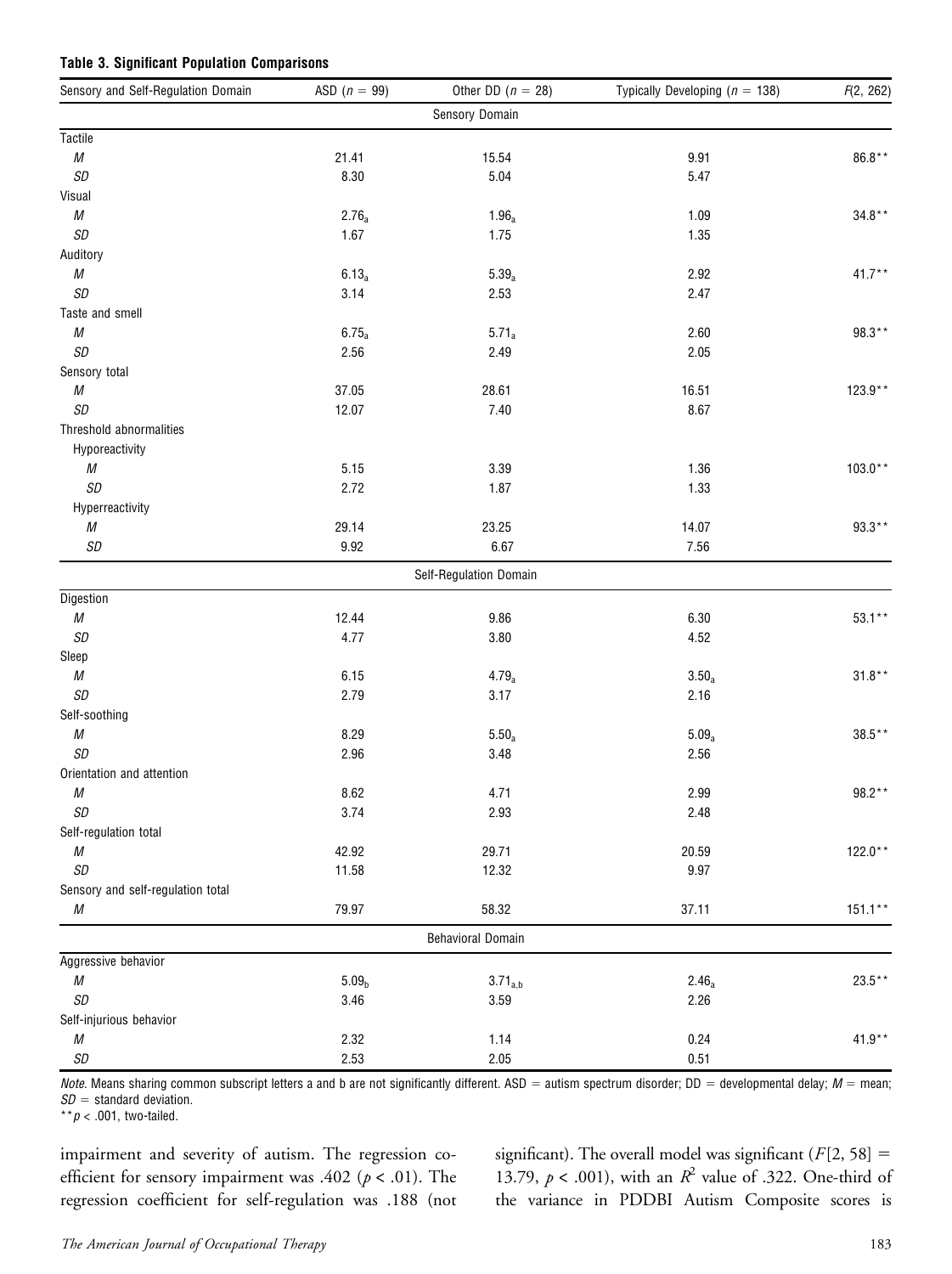|  |  | Table 4. Prevalence, Number of Impaired Senses, and Number of Involved Body Areas, by Group |  |  |
|--|--|---------------------------------------------------------------------------------------------|--|--|
|--|--|---------------------------------------------------------------------------------------------|--|--|

|                      |         |        | Sensory Domain Impaired, %        |                        |                |        |
|----------------------|---------|--------|-----------------------------------|------------------------|----------------|--------|
| Group                | Tactile | Visual | Auditory                          | <b>Taste and Smell</b> |                |        |
| ASD                  | 75.8    | 57.6   | 58.6                              | 79.8                   |                |        |
| Other DD             | 50.0    | 35.7   | 50.0                              | 71.4                   |                |        |
| Typically developing | 16.7    | 14.5   | 13.8                              | 20.3                   |                |        |
|                      |         |        |                                   | No. of Senses Impaired |                |        |
|                      | 4       | 3      | $\overline{2}$                    | 1                      | 0              |        |
| ASD                  | 32.3    | 29.3   | 20.2                              | 14.1                   | 4.0            |        |
| Other DD             | 7.1     | 28.6   | 32.1                              | 28.6                   | 3.6            |        |
| Typically developing | 0.7     | 7.2    | 10.1                              | 20.3                   | 61.6           |        |
|                      |         |        | Areas of the Body Affected        |                        |                |        |
|                      | Face    | Head   | Hands                             | Feet                   | Skin           | Diaper |
| ASD                  | 69.7    | 65.7   | 34.3                              | 42.4                   | 46.5           | 64.6   |
| Other DD             | 57.1    | 50.0   | 57.1                              | 46.4                   | 17.9           | 57.1   |
| Typically developing | 18.1    | 19.6   | 21.7                              | 23.2                   | 21.7           | 12.3   |
|                      |         |        | No. of Areas of the Body Affected |                        |                |        |
|                      | 6       | 5      | $\overline{4}$                    | 3                      | $\overline{2}$ | 1      |
| ASD                  | 4.6     | 6.1    | 20.2                              | 22.2                   | 23.2           | 8.1    |
| Other DD             | 0       | 21.4   | 25.0                              | 7.1                    | 21.4           | 14.3   |
| Typically developing | 0       | 1.4    | 4.3                               | 8.7                    | 18.8           | 26.1   |

*Note.* ASD = autism spectrum disorder:  $DD =$  developmental delay.

explained by the variance in sensory and self-regulation scores.

# **Discussion**

This study demonstrates that the SSC has adequate psychometric validity to measure sensory and self-regulation problems in young children with ASD and to discriminate such children from other groups. As such, the SSC is unique and useful to clinicians and researchers. SSC sensory findings converge with previously published research showing that abnormal sensory responses in autism are different from those in other groups—they are more severe and multisensory and characterized by more hyporeactivity and hyperreactivity. These findings have been reported using the Sensory Experiences Questionnaire (Baranek et al., 2006) and the Sensory Profile (Ben-Sasson et al., 2009). These findings have been quantified in adults with autism with quantitative sensory testing, and abnormal sensory thresholds to gentle touch (Cascio et al., 2008), pain, temperature, and low-frequency vibration (Blakemore et al., 2006), as well as hypoesthesia (reduced sensitivity to injurious stimuli) and hyperesthesia (painful response to noninjurious stimuli), have also been reported.

SSC self-regulatory findings in individual domains converge with findings reported for sleep using the Children's Sleep Habits Questionnaire (Malow et al., 2006), for digestion using structured interviews (ValicentiMcDermott et al., 2006), and for attention and behavior using the Child Behavior Checklist (Hartley et al., 2008).

Sensory and self-regulatory findings diverge from published research in reporting two new findings discriminating children with ASD from children with other reasons for developmental delay as well as from typically developing children: (1) tactile sensory impairment, present on multiple areas of the body and characterized by hypersensitivity to noninjurious stimuli and hyposensitivity to injurious stimuli, and (2) the presence of global selfregulatory delay. This study is the first time that a discrete abnormality of touch in a setting of multisensory impairment has been shown to discriminate autism from other groups. And because the SSC makes it possible to evaluate all the early self-regulation milestones in one instrument, our study is also the first time that children with autism have been discriminated from other groups by the presence of global delay of early self-regulatory milestones. The SSC reports a prevalence for sensory and self-regulatory symptoms that approaches 100% (96% for sensory and 98% for self-regulatory; see Table 1). This prevalence is higher than has previously been reported with other instruments and begs the consideration that sensory and self-regulatory symptoms represent an integral part of autism rather than a comorbid group of symptoms, as currently considered.

The degree of significance distinguishing children with ASD from other groups on the basis of tactile findings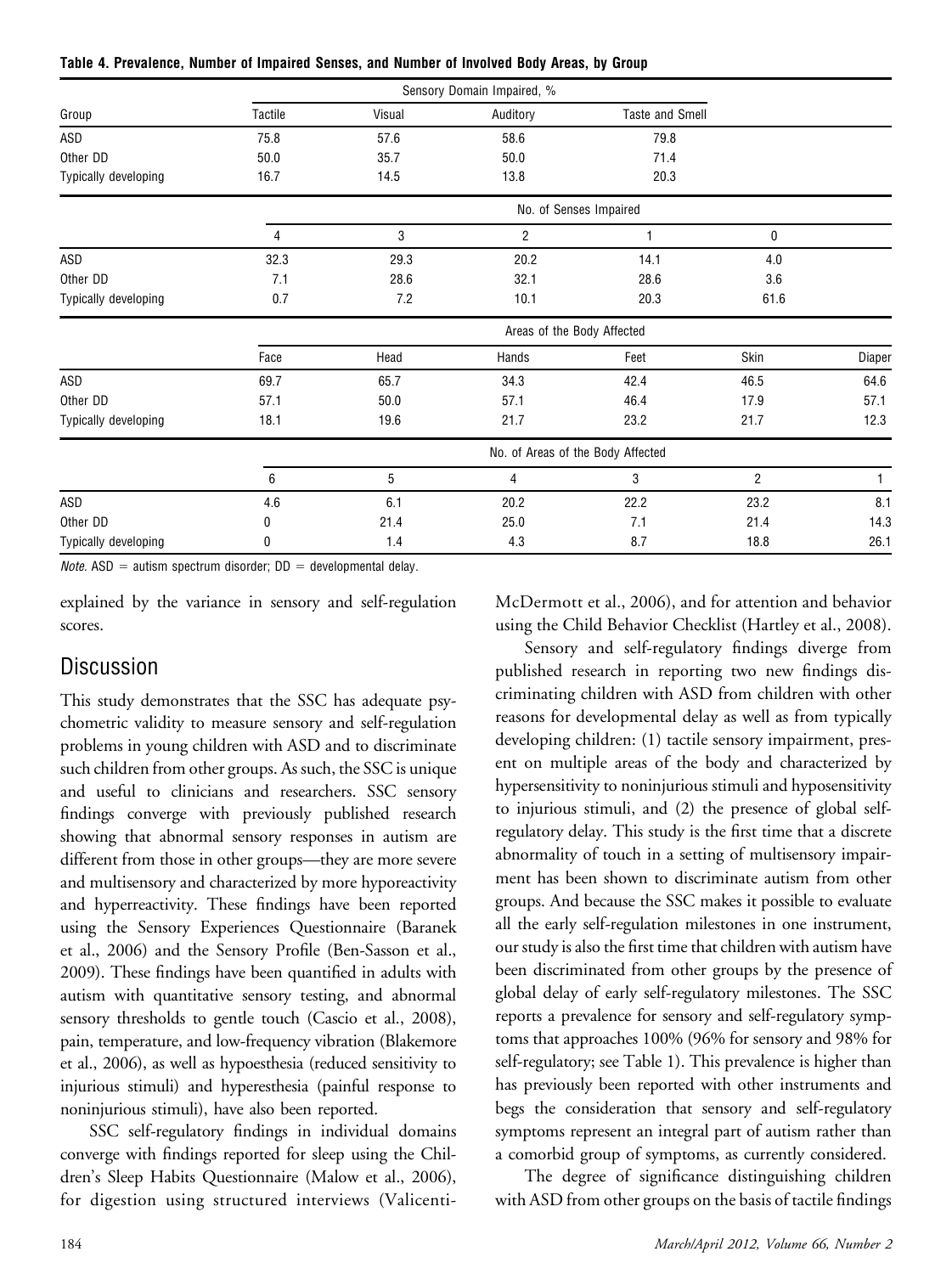related to each of the six areas surveyed (i.e., face, head, hands, feet, skin, diaper area) is quite remarkable  $(p < .001)$ for five of the six areas), as is the degree of significance distinguishing children with ASD by number of areas involved ( $p < .001$ ). The tactile findings are compatible with peripheral neuropathy, a condition of damage to the peripheral sensory and autonomic nerve fibers characterized by hypoesthesia to injurious stimuli and hyperesthesia to noninjurious stimuli, often present in multiple locations of the body (Baron, 2009). Earlier studies have demonstrated abnormal quantitative sensory testing in people with autism (Blakemore et al., 2006; Cascio et al., 2008). Given the critical importance of touch to early social development demonstrated in orphan studies (Chrisholm, 1998) and the yet-unknown mechanism for the delay of social development seen in autism, these qualitative findings offer a potential explanation for the social delay in autism and should be further investigated in a larger sample with quantitative sensory testing.

The finding that the autism group was differentiated by a global delay of early self-regulatory milestones also offers an explanation for how social delay might develop in autism. Early self-regulatory abilities are a cornerstone of early childhood development that cut across all domains (Shonkoff & Phillips, 2000). As such, early social abilities are built upon an earlier foundation of self-regulatory abilities. It is almost self-evident that delay of early selfregulatory abilities is likely to be associated with subsequent delay of social abilities, as was the case here. For practitioners familiar with the clinical presentation of young children with autism, this concept can be illustrated by trying to imagine a 3-year-old child with normal self-regulatory abilities (i.e., eating and sleeping normally, self-soothing appropriately, orienting and paying attention, having the emerging ability to regulate behavior and emotions in response to social cues) who also has autism. As the exercise illustrates, this is difficult to imagine because the social milestones that are delayed in autism arise out of the self-regulatory milestones relative to orientation/attention, self-soothing, and the emerging ability to regulate behavior and emotions in response to social cues.

How and why abnormal sensory responses and selfregulatory delays are related to each other remains to be explored for the three groups of children. This exploration is beyond the scope of this validation study but is the focus in a separate article (Silva & Schalock, 2011).

#### Implications for Occupational Therapy Practice

Our study has the following implications for occupational therapy practice:

- The SSC is a valid measure of sensory and self-regulatory difficulties for children under age 6.
- The SSC can be used as a treatment outcomes measure for children with autism.
- The SSC can also be used to identify patterns of sensory and self-regulatory difficulties in young children with other disabilities.

#### Limitations and Future Research

This study has several limitations. First, larger samples are needed to achieve acceptable internal consistency in the subdomain scores across groups to satisfactorily control for variability in symptoms. In particular, a larger other DD group is of interest to further differentiate children with ASD from children with other intellectual or developmental disabilities. Second, mental and developmental age data need to be collected and correlated with SSC scores to place the findings in a more clinical context. Third, collecting more demographic data on the informants answering the SSC would be of interest. A larger research study addressing these limitations is planned.  $\blacktriangle$ 

# Acknowledgments

We gratefully acknowledge the families and early intervention programs that participated in our research. In addition, we thank the Curry Stone Foundation and Northwest Health Foundation, whose generous support made this research possible. Moreover, we acknowledge the data management work on the project by Nancy Ganson and Sharon Kadell, as well as the project management and editing work of Kristen Gabrielsen.

# References

- Achenbach, T. M., & Ruffle, T. (2000). The Child Behavior Checklist and related forms for assessing behavioral/emotional problems and competencies. Pediatrics in Review, 21, 265–271.
- Aman, M. G., Singh, N. N., Stewart, A. W., & Field, C. J. (1985). The Aberrant Behavior Checklist: A behavior rating scale for the assessment of treatment effects. American Journal of Mental Deficiency, 89, 485–491.
- American Psychiatric Association. (2000). Diagnostic and statistical manual of mental disorders (4th ed., text rev.). Washington, DC: Author.
- Baranek, G. T., David, F. J., Poe, M. D., Stone, W. L., & Watson, L. R. (2006). Sensory Experiences Questionnaire: Discriminating sensory features in young children with autism, developmental delays, and typical development. Journal of Child Psychology and Psychiatry and Allied Disciplines, 47, 591–601. http://dx.doi.org/10.1111/j.1469-7610.2005.01546.x
- Baron, R. (2009). Neuropathic pain: A clinical perspective. In B. J. Canning & D. Spina (Eds.) & F. B. Hofmann et al. (Series Eds.), Handbook of experimental pharmacology: Vol. 194. Sensory nerves (pp. 3-30). New York: Springer.